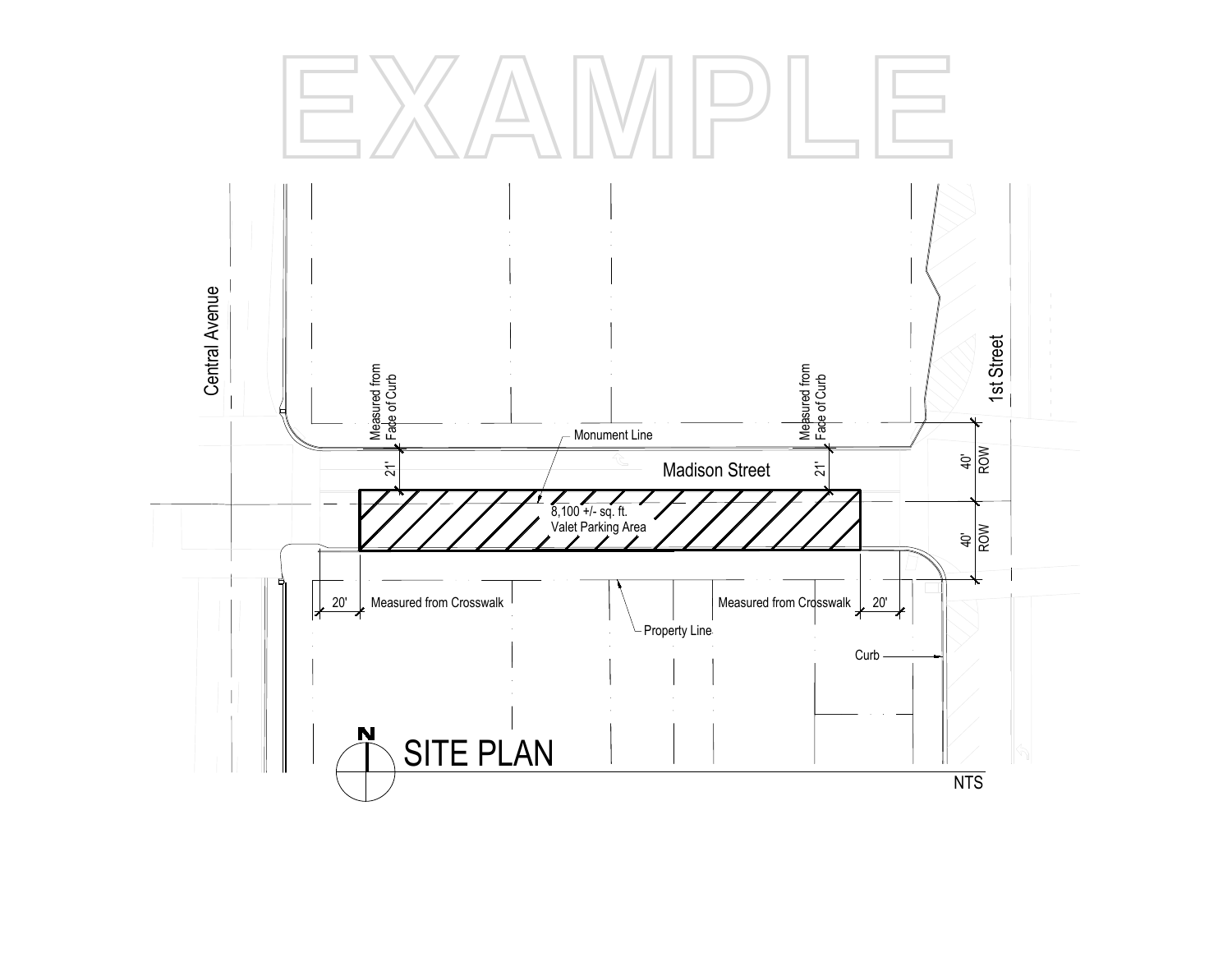



SITE PLAN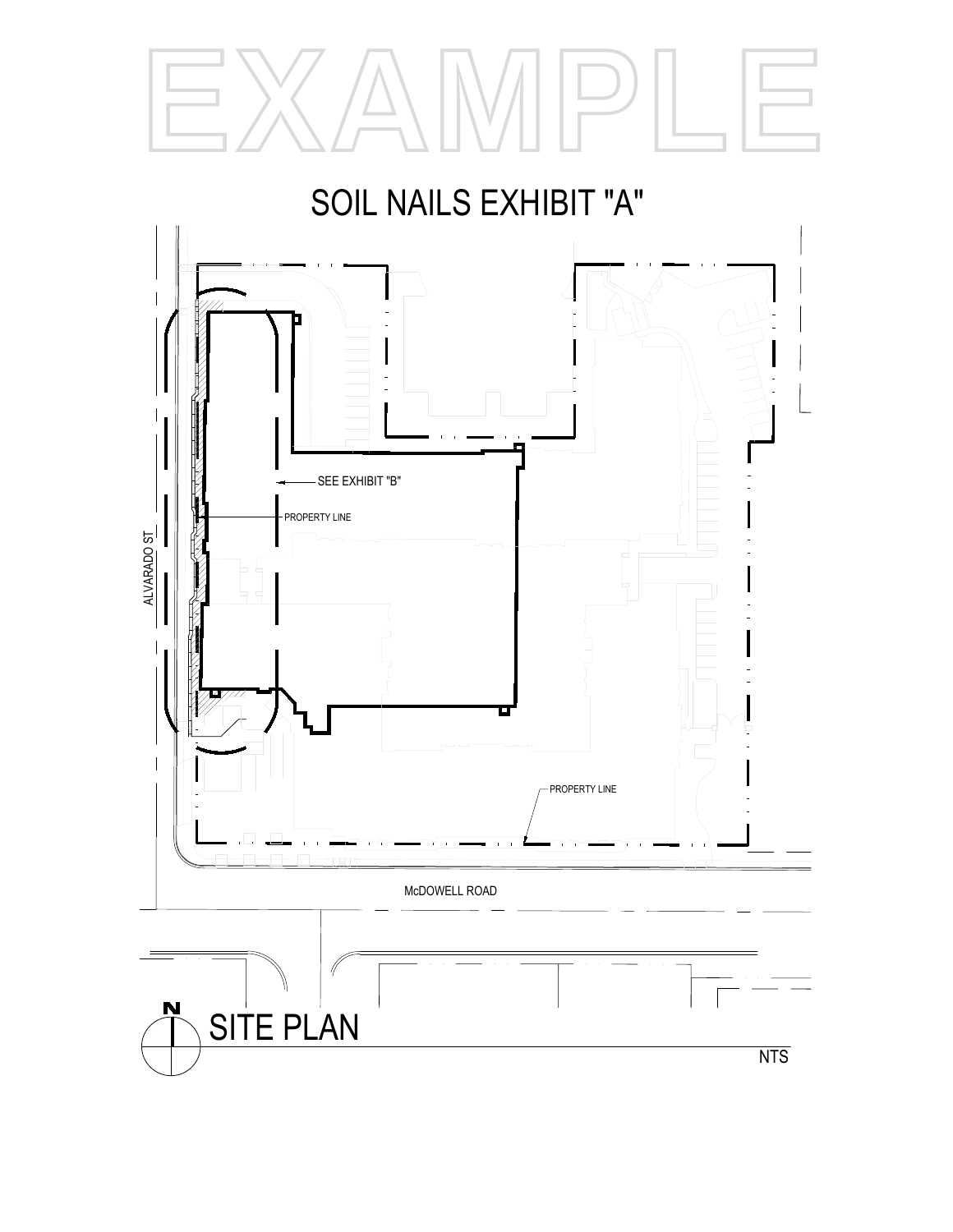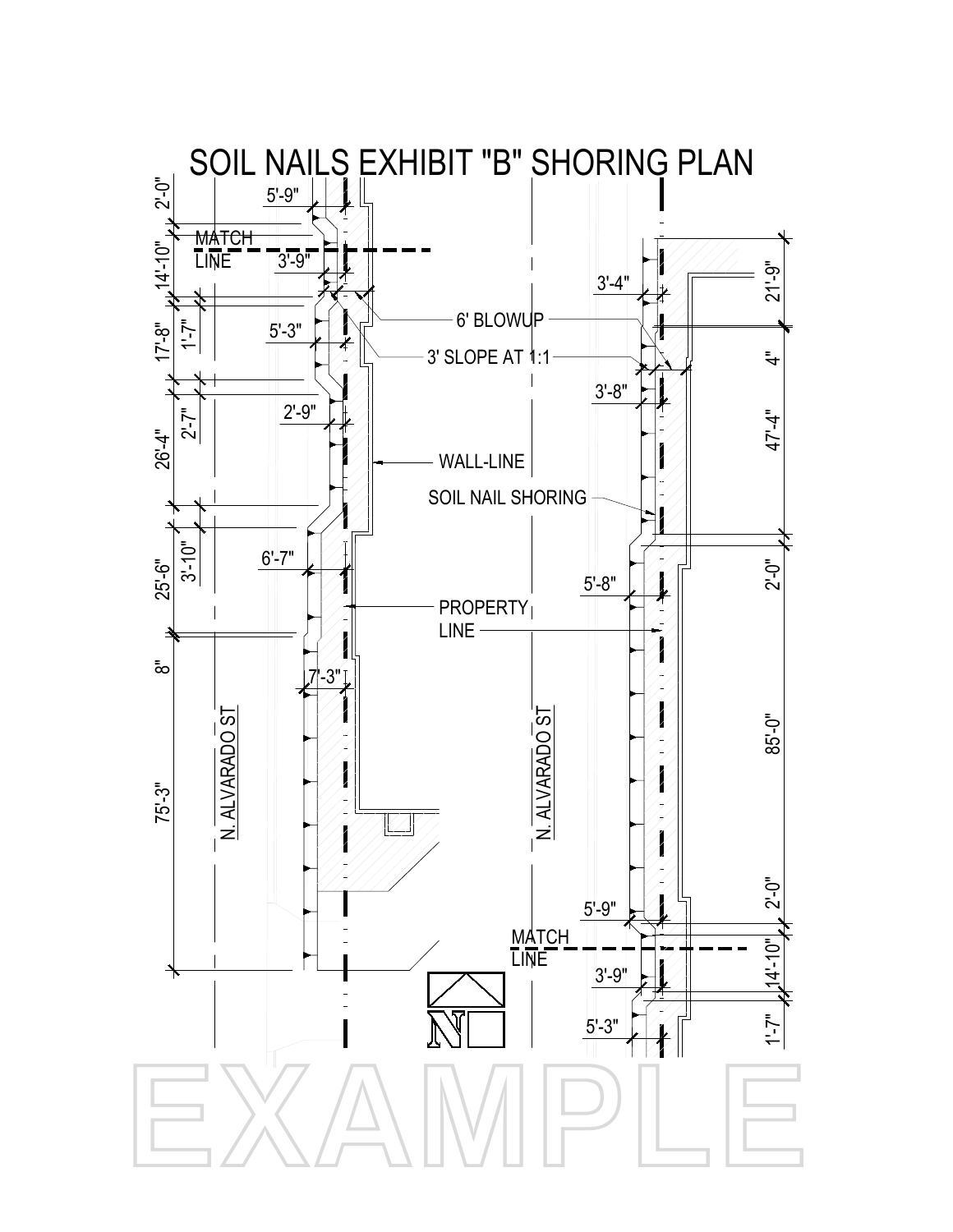